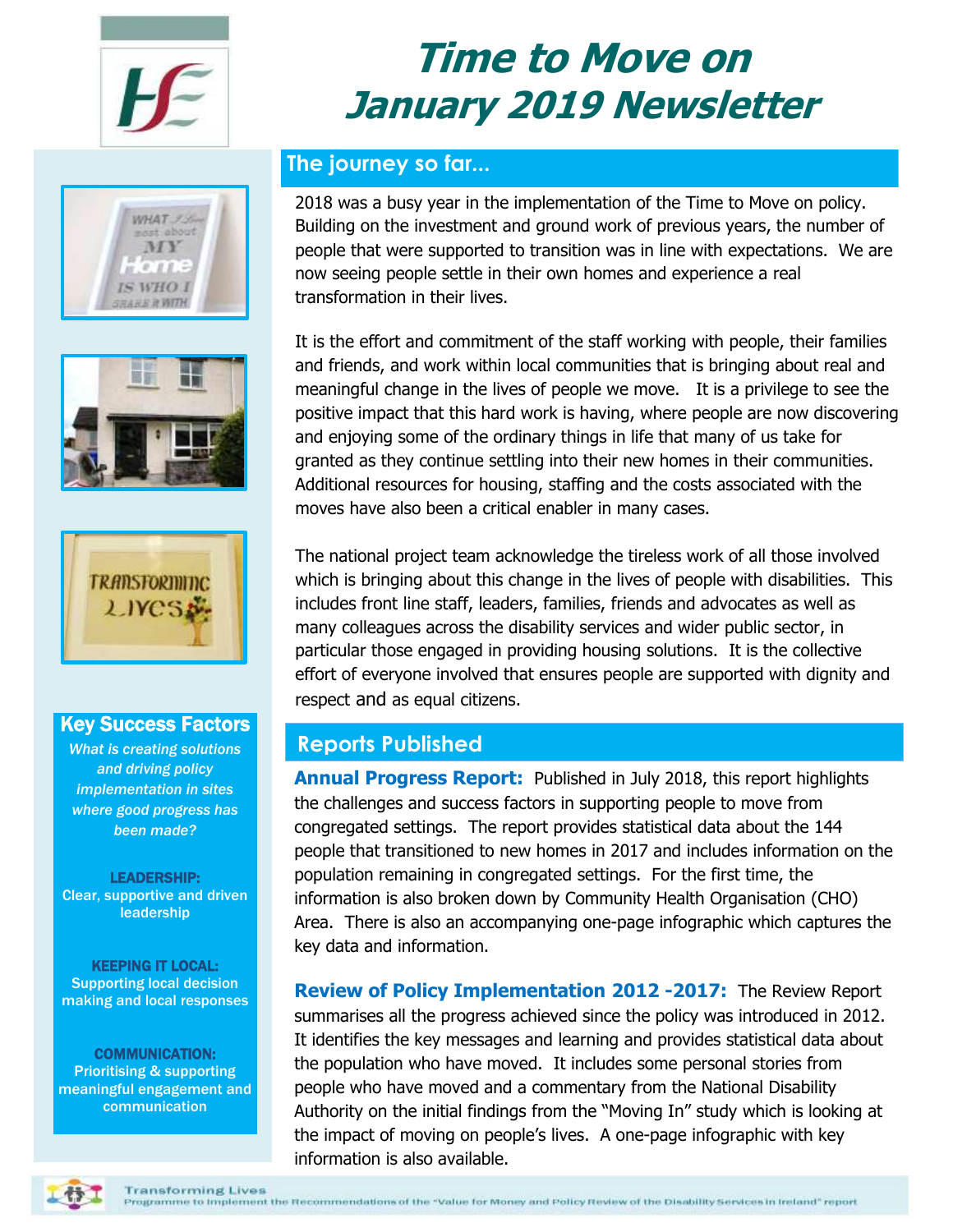# **Experiences of the move to community...**

*"It's lovely to have your own home...without someone telling you to do this or do that…it was never my home and this is my home…I decide, like what to eat, when to get up; yea I decide who comes in my front door… I can come and go as I please, go to bed when I like and my visitors can come and I can make tea."*

Rosaleen, speaking after she moved to her new home in the community

*…see life of people who were in the institution …can see how lives have improved so much…*



*…more rewarding day …opened up the world to all of us*



A new home in Co. Waterford



#### **Rosaleen's Move**

Rosaleen moved to her own home in the community in 2017 after 50 years living in a congregated setting. In the setting her bedroom was on a corridor and she shared the toilets, bathroom and shower room with 14 others.

Now, she lives in her own home and she enjoys time on her own with support for part of the day. Rosaleen picked her own furniture and the colour scheme for her new home. Since she moved, she has made friends in the neighbourhood and has formed connections in her community, at her hairdressers, the local Tesco and a favourite restaurant. More of Rosaleen's story and pictures can be found in the Review of Policy Implementation 2012- 2017 Progress Report.

#### **Declan's Experience**

Declan worked for 23 years in a congregated setting before he began supporting people in the community. It was a change he looked to make and when asked why he wanted to move, he talks about the noise level in the larger setting and how at times it could be a difficult and stressful environment.

Now having worked with a small group for some time Declan points out that there has been huge learning for everyone and that overall the role is very different and varied. He talks positively about taking more responsibility, the difference that working alone makes and the importance of using his own initiative and planning opportunities. There is a clear sense that even now after years of service, staff are learning more about the people they support "It is about knowing what they need and to go about it" and that the focus is on enabling an ordinary life.

### **Funding for Homes**

#### **HSE Disability Capital Programme**

The Department of Health allocated €100 million over 6 years (2016-2021) to the HSE for the provision of new homes to support people to move from congregated settings into the community, with a focus on accelerating the progress in a number of priority settings.

**So far, €40million has been allocated and there are 92 homes for 329 people being progressed with this funding, of which around half are already open.**

Following engagement with the CHO Areas and service providers, the allocation of the remaining funding has been agreed, addressing priority needs and ensuring that resources will be used appropriately. This funding will be allocated on a phased basis from 2019-2022, to allow services to plan for and work towards supporting people to move to new homes in the community in a co-ordinated manner.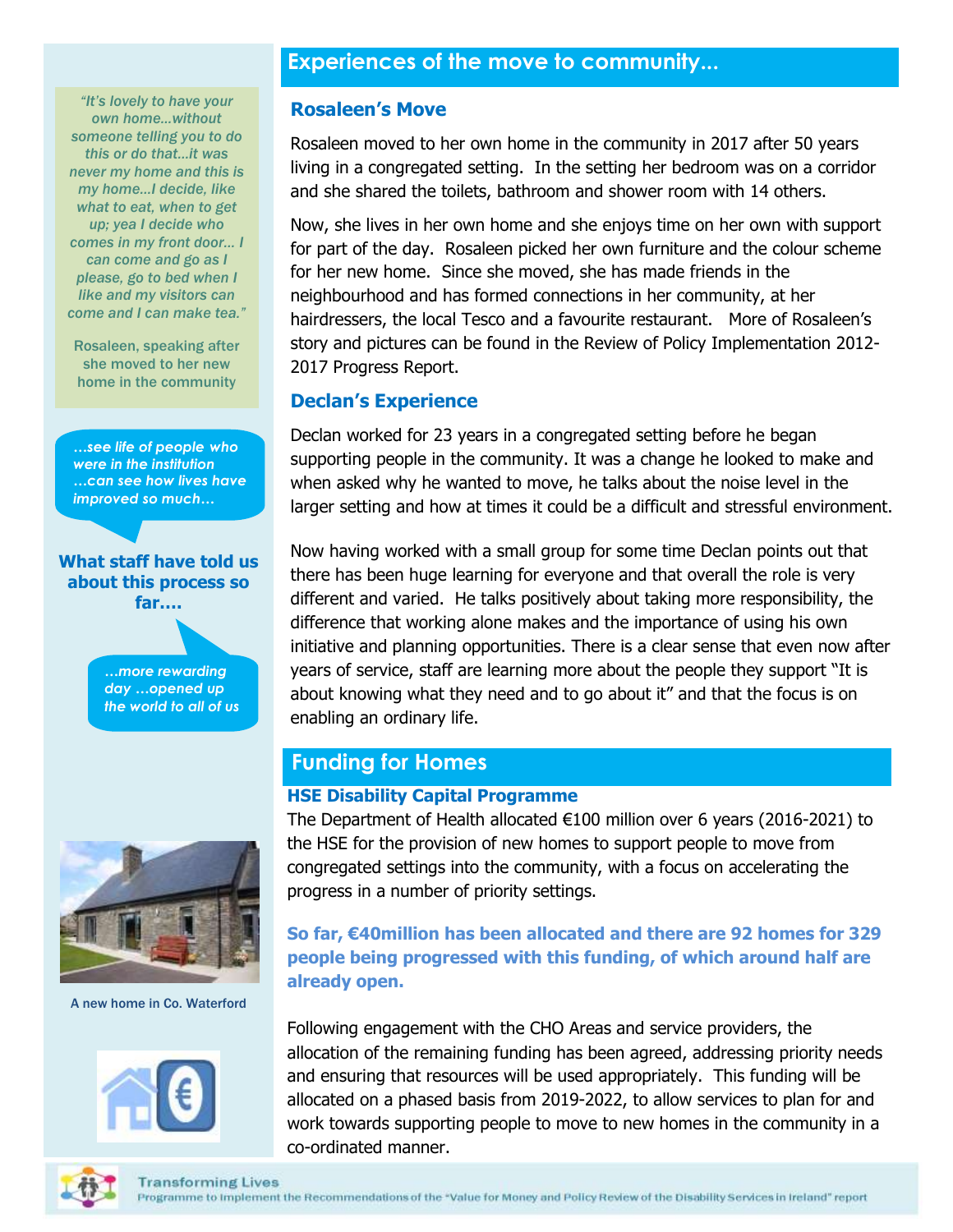







# **Service Reform Funding**

A Service Reform Fund (SRF) between Atlantic Philanthropies, the Department of Health, the HSE and Genio Trust is in place that supports innovative practice in services to bring about person-centred models of support. Since 2017 there have been 10 sites funded under the SRF that are supporting the transition of people to more person-centred models of service. Since the SRF process began 276 people have moved from these settings and there is evidence of a culture shift within these services away from institutional care towards person-centredness.

# **Engagement and Supporting Work**

## **Time to Move on Working Group**

The National Time to Move on Group is a cross sectoral multi-stakeholder group that works to support the implementation of the policy. This group continues to develop resources to guide policy implementation and engages with services individually and collectively to share learning and promote activity. Information on the work and resources of the group are available on the dedicated webpage [www.hse.ie/timetomoveon](http://www.hse.ie/timetomoveon)

# **HSE Estates & Disability Oversight Group:**

This group oversees the disability capital programme to ensure the effective and appropriate use of the capital resources and good individual project management. This group works closely with and through the local HSE teams and service providers. The group has developed a number of resources and supports to streamline the process of house selection, to guide works schedules and specifications and support the appropriate implementation of the new Department of Housing, Planning and Local Government Code of Practice for Fire Safety in Community Dwellings.

A workshop was held in September 2018 co-ordinated by the group. There were speakers from HSE Estates, HSE Disabilities, local services and the Department of Housing, Planning and Local Government (DHPLG) on the day. Topics covered included an update on Time to Move on policy, the learning and experiences of Estates, a service provider perspective on the development of housing and the role of CAS funding and the DHPLG.

# **National Housing Strategy for People with Disabilities (NHSPWD) Groups:**

There are a number of groups with representatives from the HSE, DHPLG, Housing Agency, service providers and umbrella bodies supporting the implementation of the NHSPWD through the development of resources and the promotion of funding mechanisms. The HSE works closely with colleagues across these groups to ensure that people with disabilities can continue to access housing through mainstream options.